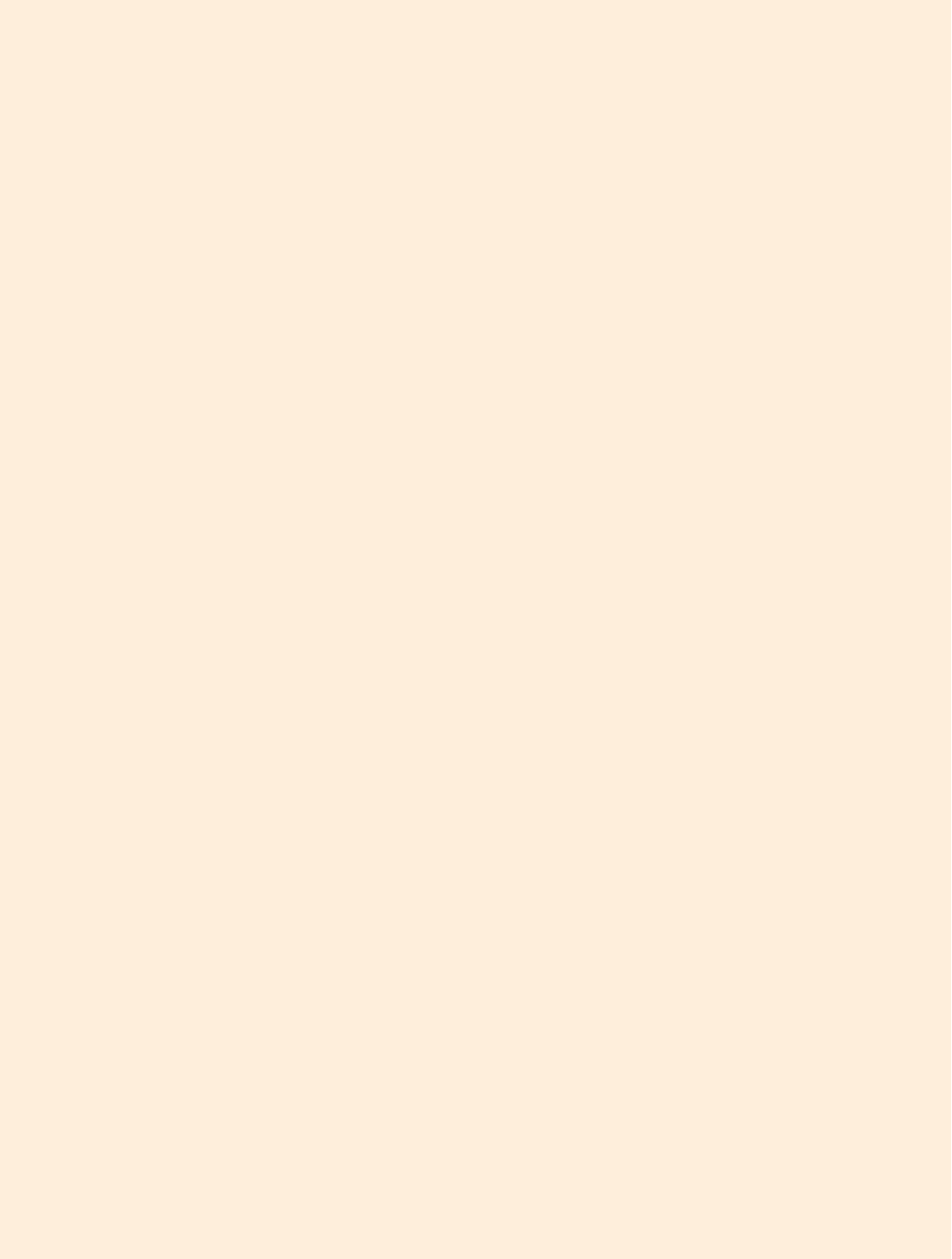# **Chapter 4: Controlling Maternal Mortality**

# **Introduction**

Inadequate health care and nutritional support, unsafe deliveries, lack of access to birth control and spacing methods and illegal termination of pregnancies are the primary factors for high rates of maternal and infant mortality in India and the State of Uttar Pradesh. Misuse of diagnostic technologies for sex determination and illegal termination of pregnancies has been discussed in Chapter 3. The issues and programmes relating to health care and nutritional support to pregnant women, lactating mothers and children below six years of age have been covered in Chapter 5 of this report. This Chapter mainly focuses on implementation of programmes related to safe deliveries and family planning.

## **4 Maternal and Infant mortality**

The Maternal Mortality Rate (MMR) in respect of the State of Uttar Pradesh during 2010-12 was estimated by Registrar General of India to be 292 deaths per one lakh live births as compared to all India average of 178 deaths during this period. The MMR in the State was much higher in comparison to other States such as Maharashtra, Tamil Nadu, Kerala and West Bengal as shown in the chart 4.1 below:



**Chart: 4.1: MMR of Uttar Pradesh vis-à-vis India and other states** 

The Infant Mortality Rate (IMR) in Uttar Pradesh during 2012 was 53 deaths per 1000 live births, which was also significantly higher as compared to the all India average and IMR in other States as shown in Chart 4.2 below: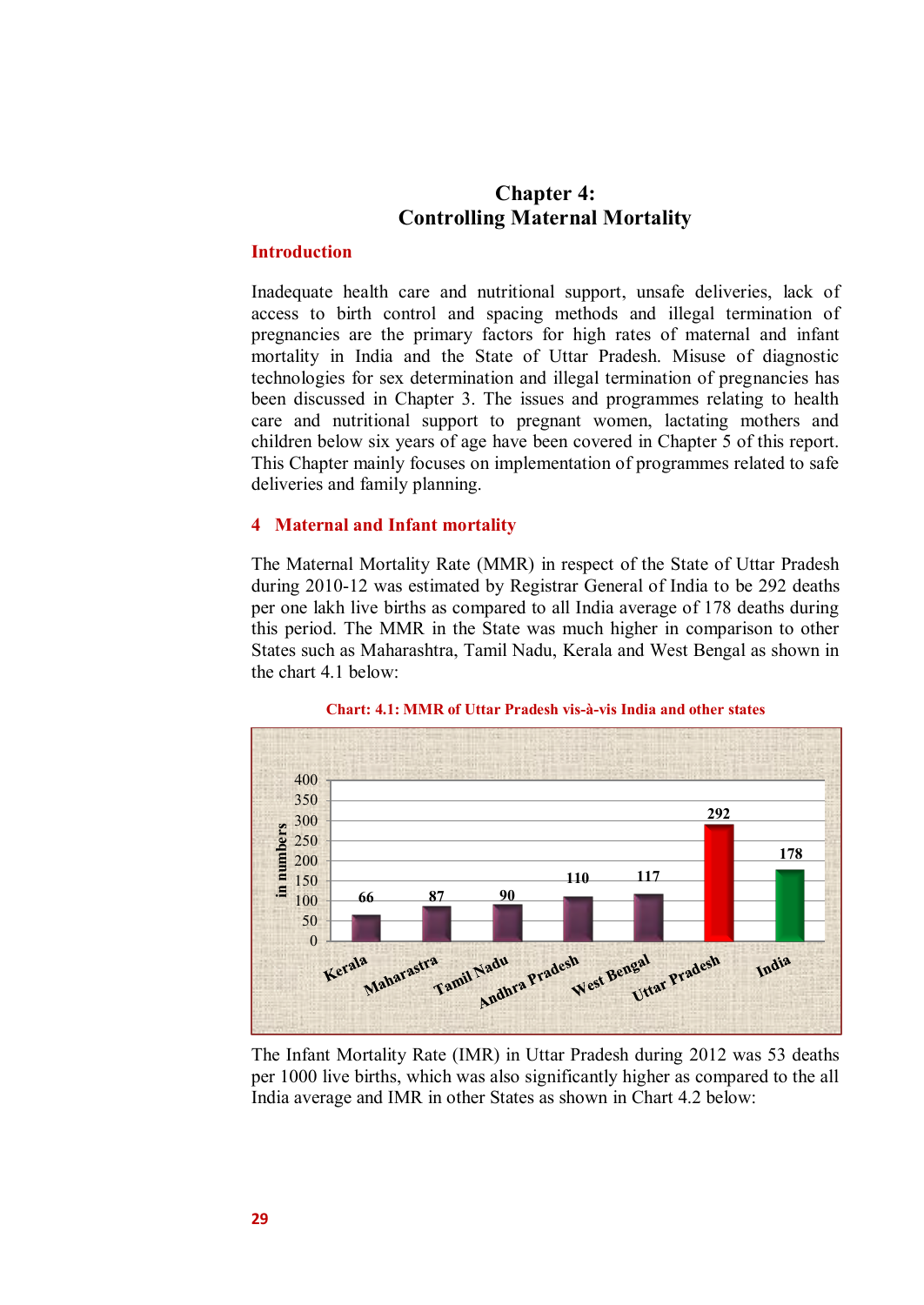

**Chart: 4.2: IMR of Uttar Pradesh vis-à-vis India and other states**

The female IMR in 2012 in the State was 55 deaths per thousand live births as compared to all India average of only 44 deaths. Uttar Pradesh was among the States having the highest female IMR in the country (57 deaths in Assam, 59 in Madhya Pradesh, 54 in Orissa and 51 in Rajasthan). Many other states have much lower female IMR such as 13 deaths per 1000 live births in Kerala, 26 in Maharashtra, 22 in Tamil Nadu, 26 in Delhi and 29 in Punjab.

As per the UN Millennium Development Goals (MDG) for improvement in maternal health, the MMR has to be brought down to 109 deaths per one lakh live births by 2015. Hence, MMR in the State is more than double the target of MDG 2015. National Health Mission (NHM) aims to bring down the MMR to 200 deaths per lakh live births upto 2017. Given the high rate of MMR in India and in the State of Uttar Pradesh, the NHM target appears to be quite inadequate to achieve the targets of MDG 2015.

The MDG target for IMR was 28 deaths per 1000 live births by 2015. Both IMR and female IMR in the State are almost two times higher than the MDG 2015 targets.

Therefore, high incidence of maternal under nourishment, low incidence of institutional deliveries and high prevalence of unsupervised home deliveries, high maternal mortality rate, non-adoption of appropriate family planning methods and prevalence of low weight children and under-nourishment of girls over boys are some of the most important issues that need to be given due attention by the Government. For this purpose, we have reviewed implementation of *Janani Suraksha Yojana* (JSY), *Maternal Death Review*  (MDR) and Family Planning Programme of the government, as discussed in this chapter. Our findings are as follows: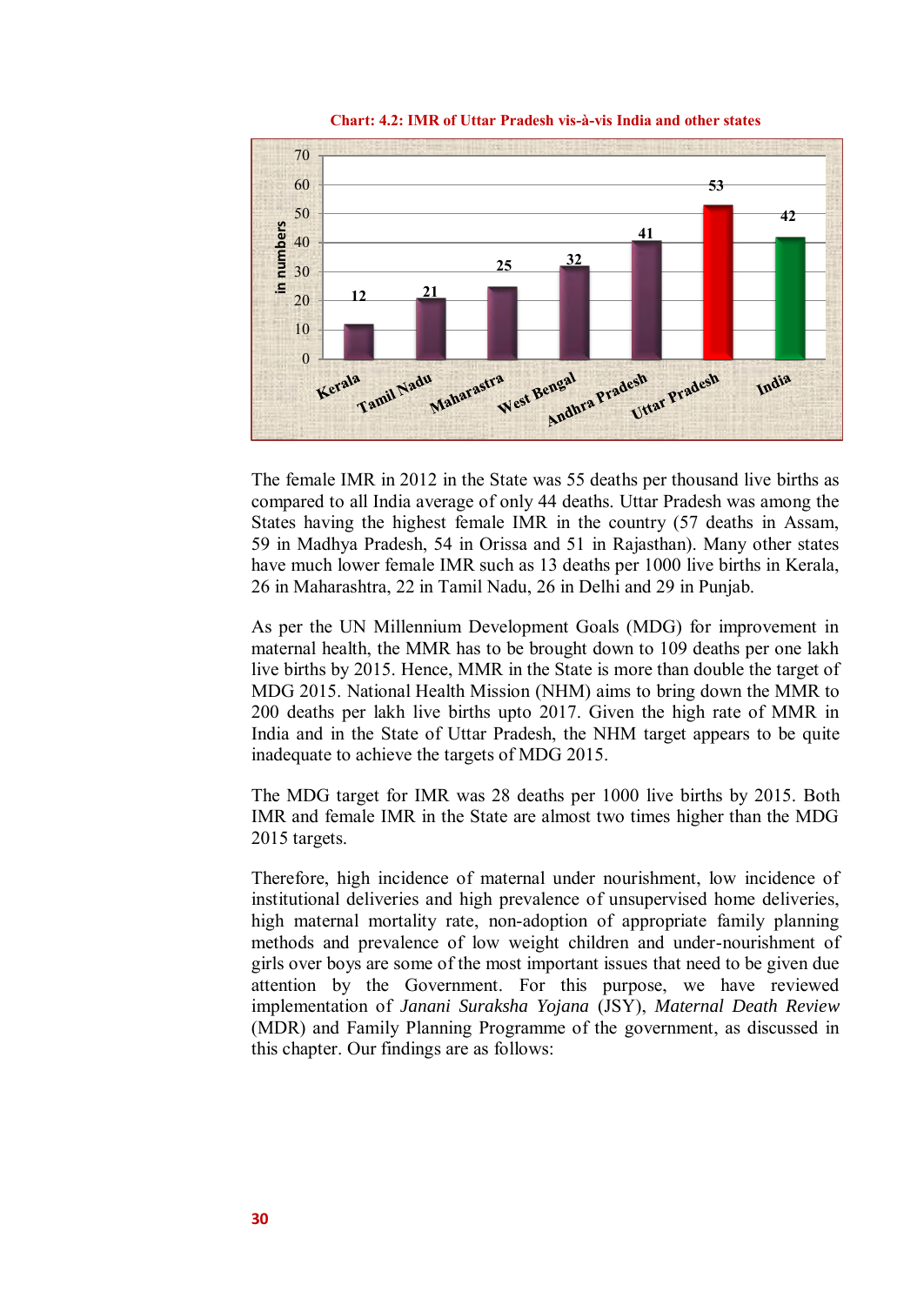# **Audit Findings**

# **4.1 Janani Suraksha Yojana**



**4.1.1 Budget allotment and expenditure** 

 Janani Suraksha Yojana (JSY) is being implemented with an objective to reduce Maternal Mortality Rate (MMR) & Infant Mortality Rate (IMR) and to provide safe motherhood by encouraging institutional<br>deliveries. To promote deliveries. To promote institutional deliveries at Government health centres, an incentive of  $\bar{\tau}$  1,400 in rural area and  $\bar{\tau}$  1,000 in urban area is provided to the beneficiaries.

A total expenditure of  $\bar{\tau}$  2,196.56 crore was incurred on JSY against allotment of  $\bar{\tau}$  2,380.11 crore during 2010-15 (*Appendix 4.1*). Audit observed that the annual expenditure under the scheme remained almost static during last five years despite prevalence of high maternal and infant mortality rate in the State much above the national average and also of UN development goals. The funds allotted under the scheme were also not fully utilised with significant shortfalls in 2012-13 and 2014-15.

# **4.1.2 Institutional Deliveries**

As per JSY guidelines, institutional deliveries refer to deliveries in government health centres, *viz*., districts hospitals, community health centres, primary health centres, subcentres etc.

The targets and achievements of institutional deliveries in the State during 2010-15 were as detailed in the table below:



JSY ward at Community Health Centre, Allahabad.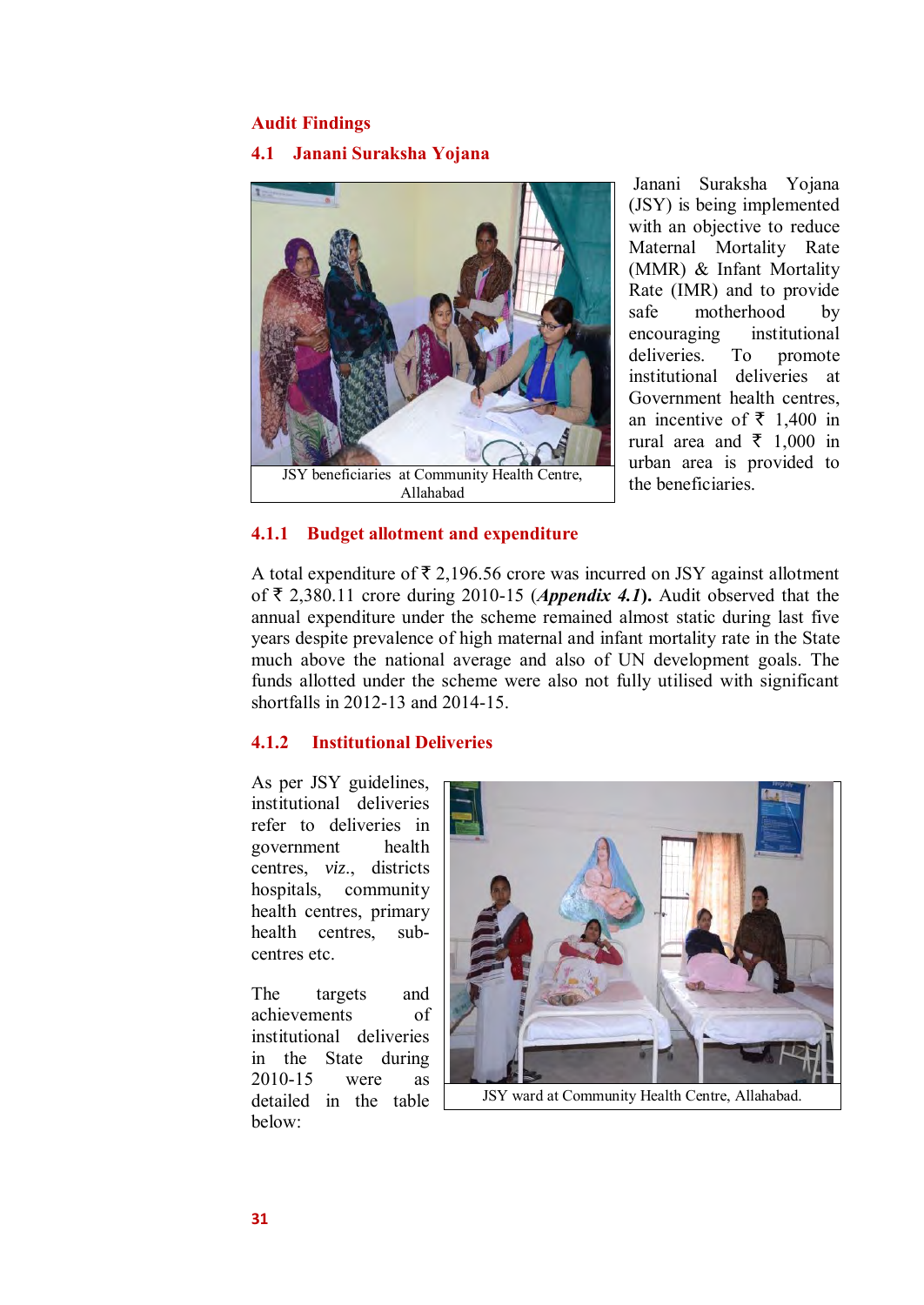| Year         | <b>Registered</b><br>pregnant<br>women | <b>Target for</b><br><i>institutional</i><br>deliveries | Percentage<br>of col. 3<br>to $2$ | <b>Achievement</b><br>of<br><i>institutional</i><br>deliveries | <b>Percentage of</b><br>achievement<br>against<br>registered<br>pregnant women | (гічшся пі іакіі)<br>Percentage<br>of<br>achievement<br>against<br>target |
|--------------|----------------------------------------|---------------------------------------------------------|-----------------------------------|----------------------------------------------------------------|--------------------------------------------------------------------------------|---------------------------------------------------------------------------|
|              | $\mathbf{2}$                           | 3                                                       | 4                                 | 5                                                              | 6                                                                              |                                                                           |
| 2010-11      | 54.26                                  | 20.58                                                   | 38                                | 23.22                                                          | 43                                                                             | 113                                                                       |
| $2011 - 12$  | 49.39                                  | 24.50                                                   | 50                                | 23.18                                                          | 47                                                                             | 95                                                                        |
| 2012-13      | 49.70                                  | 26.87                                                   | 54                                | 21.82                                                          | 44                                                                             | 81                                                                        |
| $2013 - 14$  | 57.10                                  | 25.00                                                   | 44                                | 23.86                                                          | 42                                                                             | 95                                                                        |
| 2014-15      | 55.56                                  | 26.57                                                   | 48                                | 23.24                                                          | 42                                                                             | 87                                                                        |
| <b>Total</b> | 266.01                                 | 123.52                                                  | 46                                | 115.32                                                         | 43                                                                             | 93                                                                        |

#### **Table 4.1: The target and achievement of institutional deliveries**

**(Figures in lakh)** 

(Source: Information provided by Directorate, Family Welfare)

Out of a total of 266.01 lakh registered pregnant women during 2010-15, only 123.52 lakh (46 *per cent*) were targeted for institutional deliveries in government institutions. The overall achievement of targets in respect of institutional deliveries was 93 *per cent* during last five years. In test checked districts it was found that the shortfalls in achievement of targets were significantly high in Ambedkar Nagar, Azamgarh, Bareilly, Meerut and Varanasi **(***Appendix 4.2***).**

Annual targets for institutional deliveries are fixed by the Directorate, Family Welfare and communicated to concerned Chief Medical Officers (CMOs) of the district. Reasons for fixation of low target (46 *per cent*) for institutional deliveries were not explained by the department. Audit observed that there was lack of government health centres in rural areas as only 773 CHCs, 3,538 PHCs and 20,521 Sub centres were functional in the State as on March 2015 against the required number of 1,555 CHCs, 5,183 PHCs and 31,100 Sub-centres respectively as per norms based on population of census 2011. Further, majority of institutional deliveries were in rural areas, as shown in the table below:

| Year         | <b>Institutional Deliveries</b>          |                   |            |                      |            |  |
|--------------|------------------------------------------|-------------------|------------|----------------------|------------|--|
|              | <b>Total institutional</b><br>deliveries | <b>Rural Area</b> | Percentage | <b>Urban</b><br>Area | Percentage |  |
| 2010-11      | 23,22,042                                | 21,41,092         | 92         | 1,80,950             | 8          |  |
| $2011 - 12$  | 23,18,216                                | 21,30,959         | 92         | 1,87,257             | 8          |  |
| 2012-13      | 21,81,699                                | 19,96,089         | 91         | 1,85,610             | 9          |  |
| 2013-14      | 23,86,147                                | 21,79,600         | 91         | 2,06,547             | 9          |  |
| 2014-15      | 23, 23, 579                              | 21,16,957         | 91         | 2,06,622             | 9          |  |
| <b>Total</b> | 1,15,31,683                              | 1,05,64,697       | 92         | 9,66,986             | 8          |  |

**Table 4.2: Details of area wise institutional deliveries under JSY**

(Source: Information provided by Directorate, Family Welfare)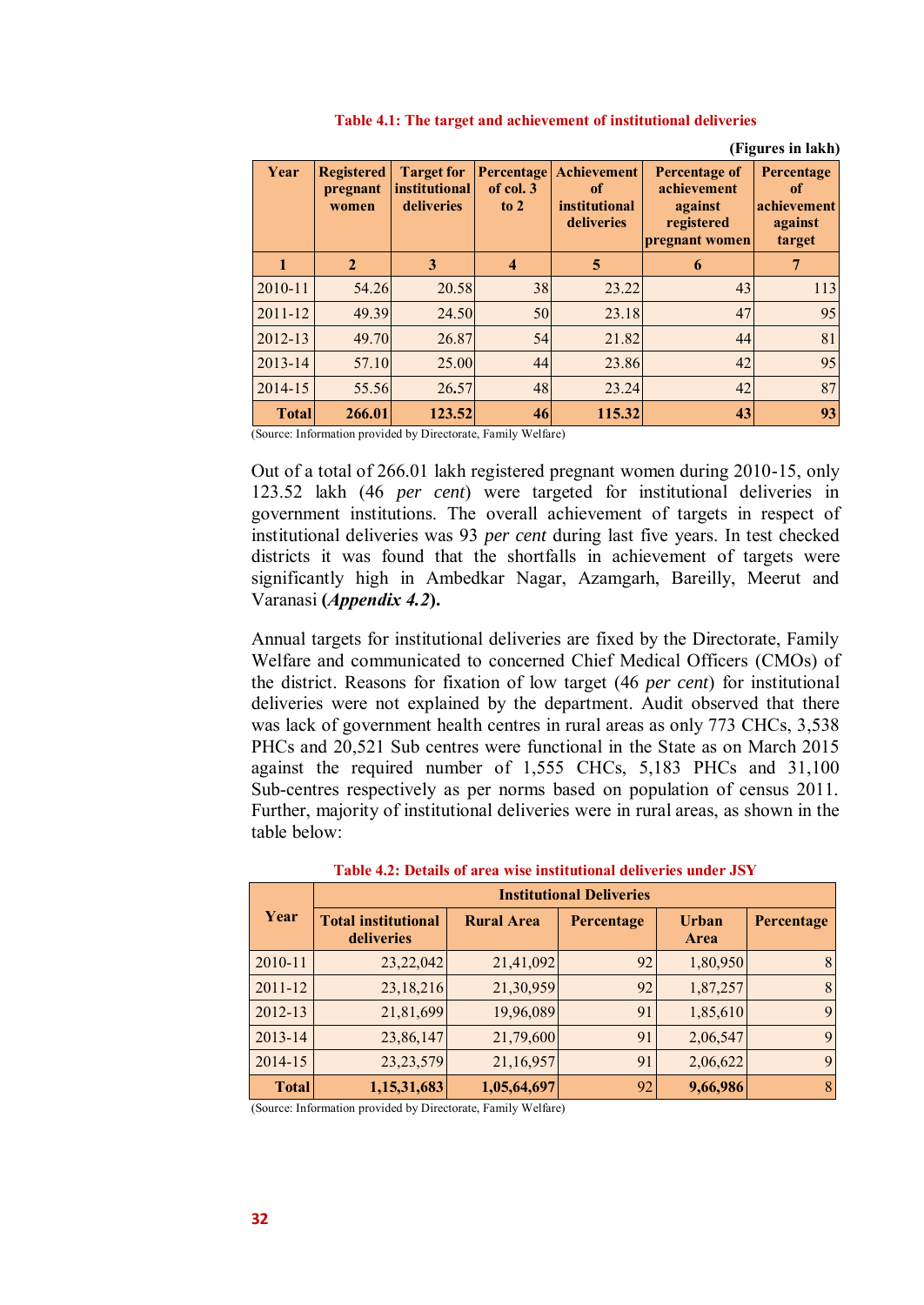It is evident from the above table that more than 90 *per cent* of the institutional deliveries were in rural areas. Inadequate government health facilities, lack of access to government health centres and non-affordability of private nursing homes/hospitals may have forced rural poor to depend more on home deliveries to be done by unskilled birth attendant. On being pointed out in audit, department accepted (August 2015) the fact and replied that efforts are being made to provide health facilities to general public by construction of CHCs/PHCs as per norms.

# **Recommendations:**

Achievement of targets for institutional deliveries should be ensured in all the districts of the State especially with higher population of rural poor.

Adequate health infrastructure may be created in rural areas by establishing more CHCs/PHCs/Sub-Centres as per norms to ensure safe and hygienic institutional deliveries.

Transparent system should be adopted by the Department for fixing the targets of institutional deliveries.

# **4.1.3 Home Deliveries**

## *(i) Home deliveries by Skilled Birth Attendant*

Under JSY, an incentive of  $\bar{\tau}$  500 per case was to be paid to BPL women for home deliveries attended by Skilled Birth Attendant (SBA), for her care during delivery and to meet incidental expenses of delivery. Targets and achievements under home delivery are detailed in the following table:

| (Numbers in lakh) |                                                                                 |                                                                                                     |          |  |  |  |
|-------------------|---------------------------------------------------------------------------------|-----------------------------------------------------------------------------------------------------|----------|--|--|--|
| Year              | Home deliveries under JSY (deliveries for which<br>incentive was paid)          | <b>Achieveme</b><br>nt in                                                                           |          |  |  |  |
|                   | <b>Target of home deliveries</b><br>by Skilled Birth<br><b>Attendants (SBA)</b> | <b>Achievement against Target of</b><br>home deliveries by Skilled Birth<br><b>Attendants (SBA)</b> | per cent |  |  |  |
| 2010-11           | 0.42                                                                            | 0.19                                                                                                | 45       |  |  |  |
| $2011 - 12$       | 0.50                                                                            | 0.10                                                                                                | 20       |  |  |  |
| 2012-13           | 0.14                                                                            | 0.05                                                                                                | 36       |  |  |  |
| 2013-14           | 0.15                                                                            | 0.02                                                                                                | 13       |  |  |  |
| 2014-15           | 0.12                                                                            | 0.01                                                                                                | 08       |  |  |  |
| <b>Total</b>      | 1.33                                                                            | 0.37                                                                                                | 28       |  |  |  |

## **Table 4.3: Targets and achievements under Home delivery by SBA**

(Source: Information provided by Directorate, Family Welfare)

It is evident from above table that there were huge shortfalls in achievement of targets for home deliveries by Skilled Birth Attendants. The shortfalls have increased from 55 *per cent* in 2010-11 to 92 *per cent* in 2014-15 due to lackadaisical approach of the department.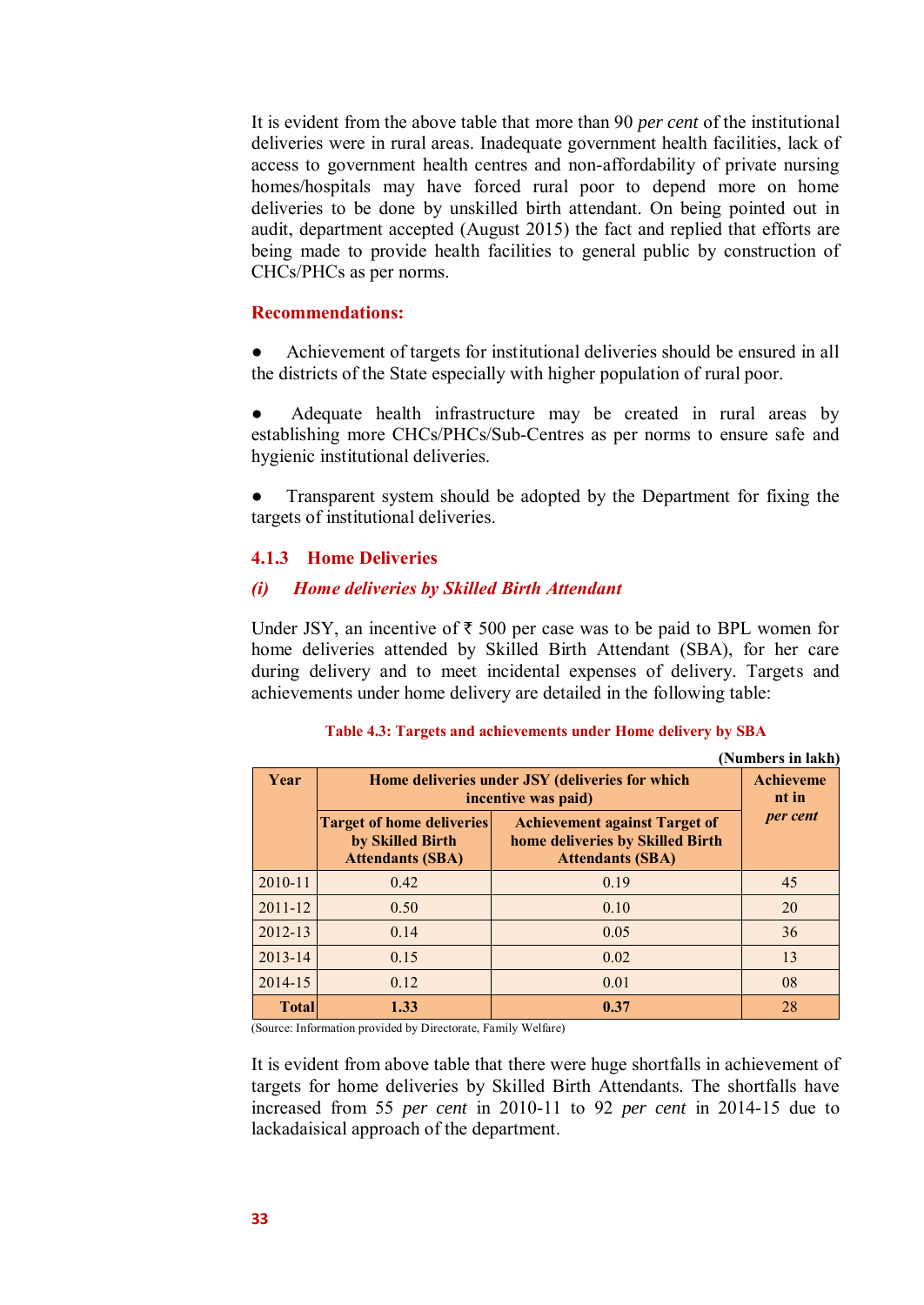# *(ii) Home deliveries by unskilled birth attendants*

As per the information provided by the department, the total number of safe deliveries through government institutions and home deliveries by SBAs was 115.69 lakh during 2010-15. The department also informed that as per information collected through various surveys, about 20 to 25 *per cent* of the deliveries were taking place in private nursing homes/hospitals. Thus, total number of safe deliveries in the State including Government institutions (115.32 lakhs), Private nursing homes/hospitals (38.56 lakh) and home deliveries by skill attendants (0.37 lakhs) would work out to 154.25 lakh against total registered pregnancies of 266.01 lakh during the period 2010-15. This implied that a large number of rural poor approximately 111.76 lakh (42 *per cent*) had to depend on home deliveries by unskilled birth attendants during last five years. On being pointed out in audit, no specific reply was given by the department.

## **Recommendations:**

The shortfalls in achievement of targets for home deliveries by SBAs should be minimized by proper monitoring.

Health infrastructure and SBA network in rural areas should be strengthened to minimize the number of unsafe deliveries through unskilled attendants.

#### **4.1.4 Severely anaemic women**

Detection and listing of severely anaemic pregnant women was an important activity for which it was provisioned that an incentive of  $\bar{\tau}$  100 per case was to be paid to ASHA for listing and follow up of severely anaemic women. Scrutiny of records of test-checked district revealed that details of total number of severely anaemic pregnant women had not been maintained at any test checked districts defeating the objective of detecting and making suitable intervention in terms of medical care and nutrition to them.

## **4.1.5 Non-accreditation of private nursing home**

As mentioned in the action plan of the department, 20 to 25 *per cent* deliveries were conducted in private hospitals and nursing homes. The GoUP prescribed<sup>1</sup> (March 2008) to accredit minimum one private hospital/nursing home per *Tehsil* in a district to promote institutional deliveries and safe motherhood.

Scrutiny of records of the Directorate revealed that no private nursing homes and hospitals were accredited in the State for JSY purposes.

Thus, non-accreditation of private nursing home/hospitals affected the promotion of institutional deliveries and safe motherhood under JSY.

 1 3667/-5-09-08-9(113)/05 *Chikitsa Anubhag*-9 dated 05.03.2008.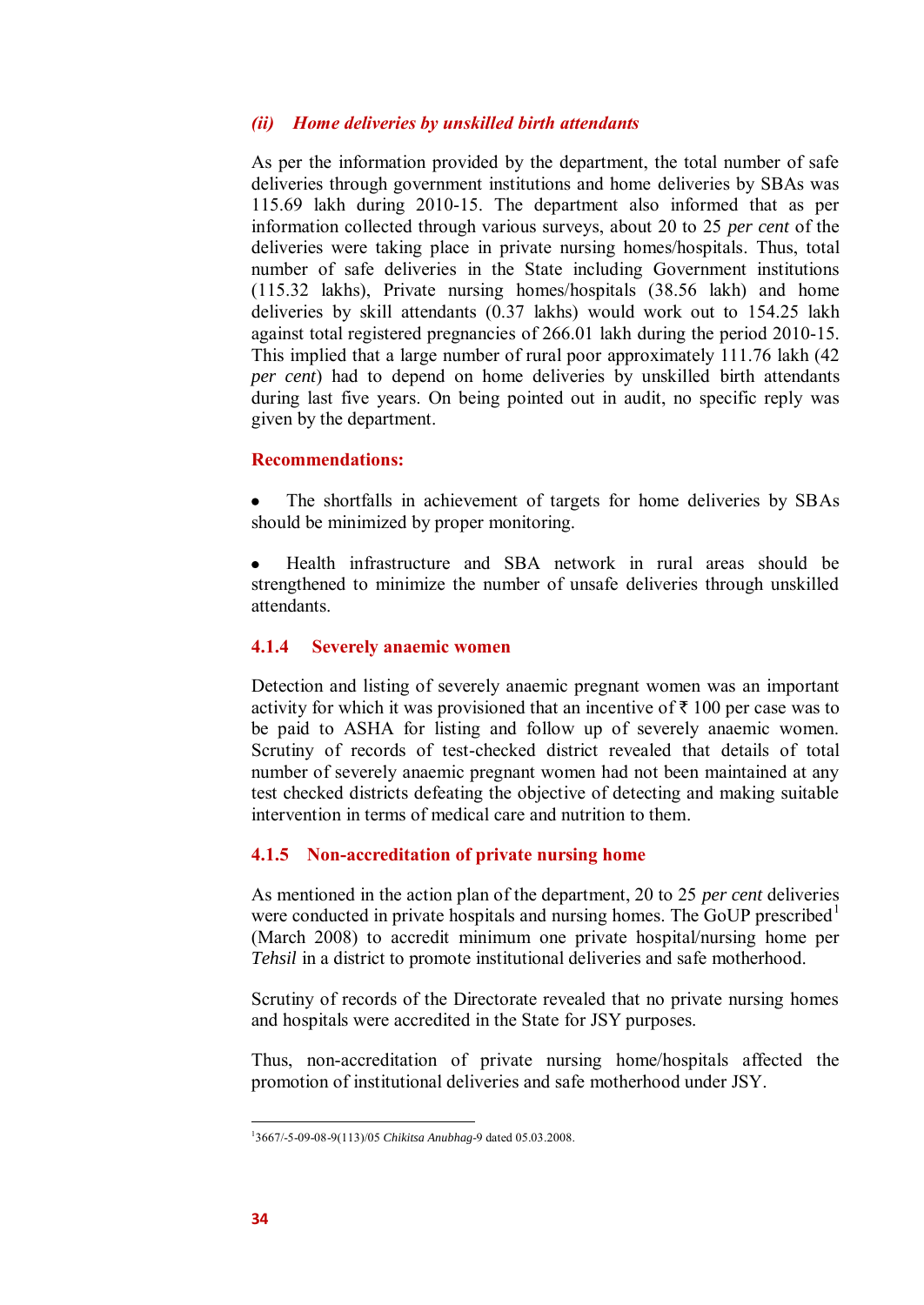**Recommendation:** The Government should ensure registration of private hospitals and nursing homes under JSY to promote institutional delivery and safe motherhood.

## **4.1.6 Accreditation of sub-centres of CHC/PHC**

At least 50 *per cent* sub centres running in government buildings were to be accredited under JSY with a view to increase institutional deliveries<sup>2</sup>. These sub centres were to be accredited as early as possible for maximization of institutional deliveries by Auxiliary Nursing Midwife (ANM) and to ensure availability of benefit of JSY to beneficiaries in these sub centres. The responsibility of accreditation and activation of maximum such sub centres in districts was given to CMOs.

Audit observed that only 7,226 sub centres (42 *per cent*) were accredited to the scheme as of March 2015 against 17,219 sub centres running in government buildings in the State. Whereas scrutiny of records of test-checked districts revealed that only 2,255 sub centres (39 *per cent*) were accredited to the scheme against 5,786 sub centres running in government buildings. Thus, nonaccreditation of sub-centres affected the fulfilment of objectives. On being pointed out in audit reason for non-accreditation of sub centres was not furnished by the Department.

# **4.2 Maternal Death Review**

MDR programme was started by GoI under the mission for effective reduction in MMR through qualitative improvements in delivery services to reduce maternal mortality. Under this programme it was provisioned to review every maternal death to find the gaps in the service delivery and to ensure corrective measure.

# **4.2.1 Budget allotment and expenditure**

Audit observed that the expenditure incurred was only  $\bar{\tau}$  1.70 crore against the allotment of  $\bar{\tau}$  7.22 crore (*Appendix 4.3*) indicating that very few cases of maternal death were reviewed by the department.

# **4.2.2 Review and reporting of maternal deaths**

Under the MDR, all maternal deaths (may be at home, on the way or at health units) were to be reviewed by block level MDR team, and facility based MDR committee under the leader ship of block medical officer/ Superintendent and facility nodal officer respectively. District level maternal death review committee under the chairmanship of CMO was to monitor the review reports of all types of maternal deaths in the districts. It was also provisioned that ASHAs at village level will inform all maternal deaths of her area to the concerned block medical officer so that all maternal deaths may be reported for the review.

-

<sup>2</sup> 3667/-5-09-08-9(113)/05 *Chikitsa Anubhag*-9 dated 05.03.2008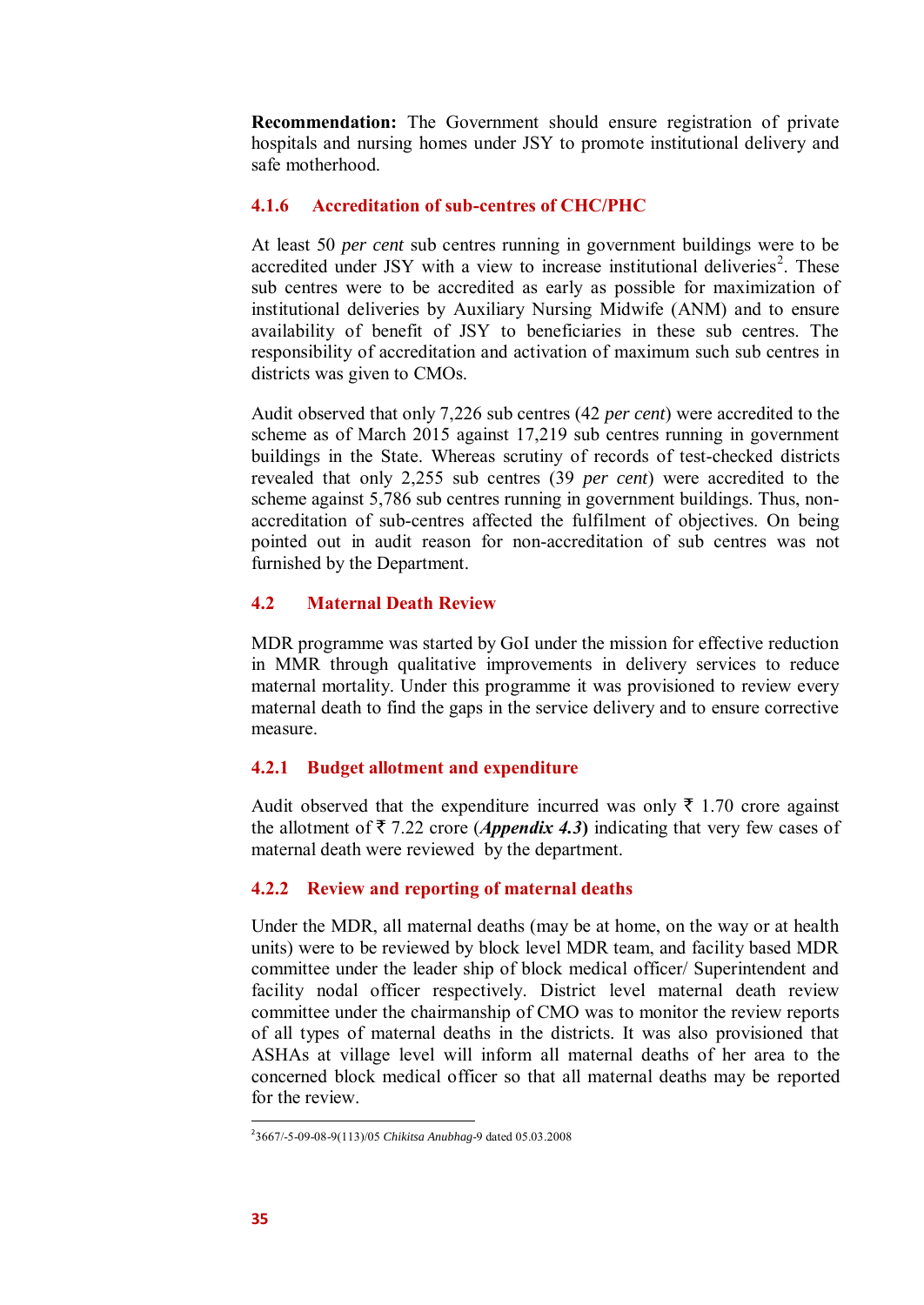

The numbers of estimated, reported and reviewed maternal deaths in the State during 2012-15 are as depicted in Chart 4.3. Scrutiny revealed that reported figures of maternal deaths (8,477) were only 15 *per cent* of the estimated number of maternal deaths (55,242) in the State during 2012-15 as reported by the department. Hence, large number of maternal deaths (85 *per cent*) remained unreported and 86 *per cent* of

maternal deaths remained un-reviewed. As a result, in majority of the cases of maternal deaths the reasons for death could not be ascertained and verified to establish deficiency or lapse in medical care/treatment, if any, and ensure corrective measures.

**Recommendation**: The Government should put in place a more effective system to ensure that every case of maternal death is reported and reviewed to ascertain service delivery gaps for taking corrective measures.

# **4.3 Family Planning Programme**

The population of the State increased from 16.61 crore in 2001 to 19.98 crore in 2011 (10.45 crore males and 9.53 crore females) registering a decadal growth rate of 20.23 *per cent* as per Census-2011. The average annual exponential growth rate (1.85 *per cent*) of the population in the State was above the national average of 1.64 *per cent*.

There is a close relationship between birth spacing and maternal health. Adequate birth spacing leads to improvement in the health of mother and the child. While motherhood is often a positive and fulfilling experience, for many women particularly living under poverty-sticken conditions (who are not literate and do not have access to birth control/spacing methods) it could be associated with suffering, ill health and even death. Lack of access to and awareness about birth control and birth spacing methods results in unwanted pregnancies and large family size putting tremendous stress on the health and wellbeing of the mother and children. Hence, it was important for the government to adopt suitable measures for popularising family planning methods in the State not only to stabilise the population but also to have a positive impact on the state of maternal health.

Objective of the Family Planning programme was to reduce Total Fertility Rate and improve the health status of people particularly women by encouraging adoption of appropriate family planning methods. Limiting methods of family planning consisted of vasectomy for male and tubectomy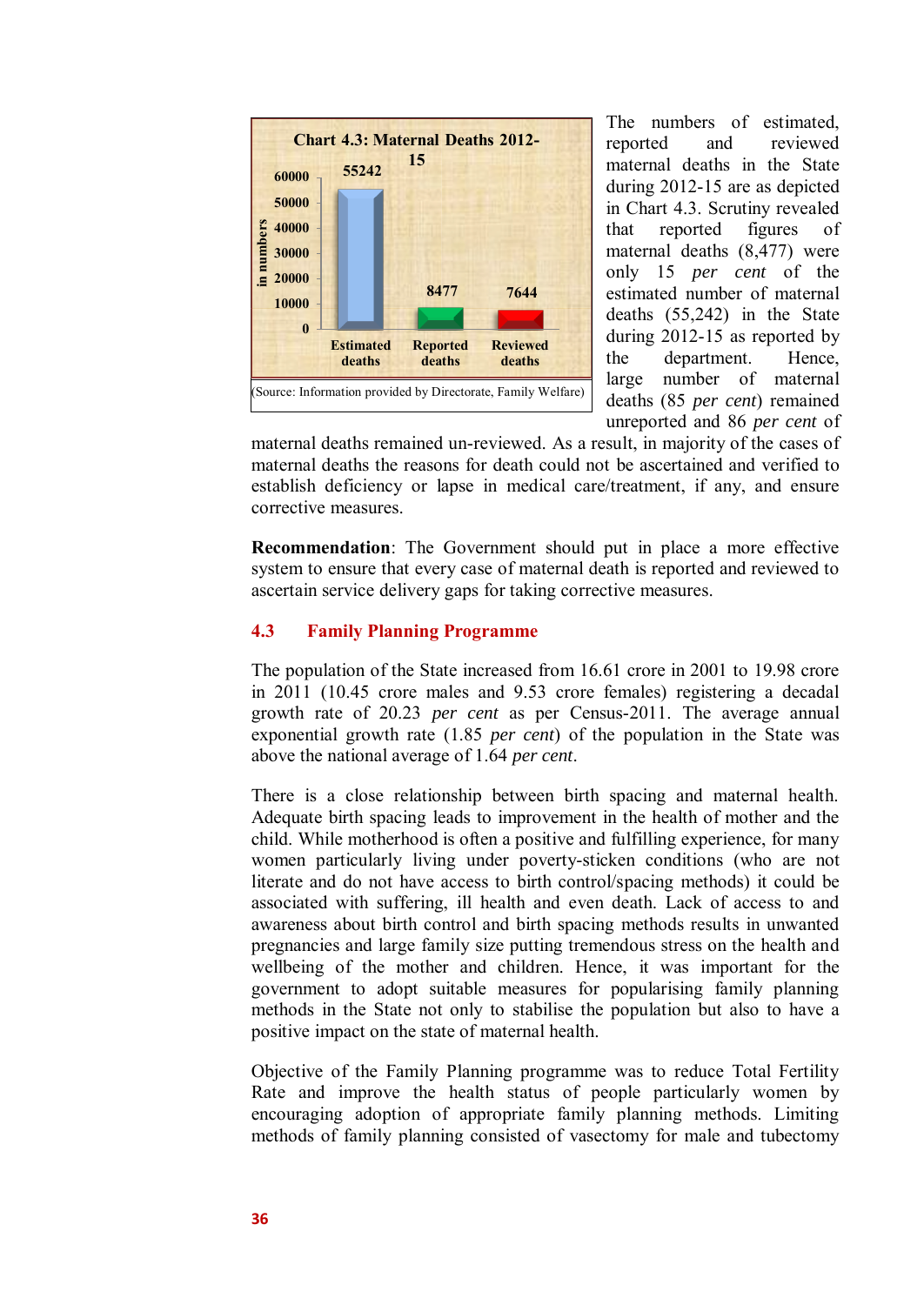for female. Oral pills, Condoms and Intra-Uterine Device (IUD) insertion are three prevailing spacing methods of family planning to reduce total fertility rate.

## **4.3.1 Budget allotment and expenditure**

A total expenditure of  $\bar{\tau}$  194.67 crore was incurred on family planning programme against allotment of  $\bar{\tau}$  380.57 crore during 2010-15 (*Appendix 4.4*). Audit observed that despite high growth rate of population in the State, 49 *per cent* of the allocation made under the Family Planning programme remained unutilised during last five years. This implied that the department did not take adequate measures to popularise the use of family planning methods for achieving the goal of population stabilisation and improving health status of women and children.

# **4.3.2 Limiting Methods**

Target and achievements during 2010-15 under limiting methods at State level were as under:

| (Figure in lakh) |                  |                    |                            |                  |                           |                            |                                                      |
|------------------|------------------|--------------------|----------------------------|------------------|---------------------------|----------------------------|------------------------------------------------------|
| Year             | <b>Vasectomy</b> |                    |                            | <b>Tubectomy</b> |                           |                            | Per cent of                                          |
|                  | <b>Target</b>    | <b>Achievement</b> | Per cent of<br>achievement |                  | <b>Target Achievement</b> | Per cent of<br>achievement | target of<br>vasectomy<br>in respect of<br>tubectomy |
|                  | $\overline{2}$   | 3                  | 4                          | 5                | 6                         |                            | 8                                                    |
| 2010-11          | 0.45             | 0.08               | 18                         | 7.00             | 3.71                      | 53                         | 6                                                    |
| 2011-12          | 0.50             | 0.09               | 18                         | 6.00             | 3.10                      | 52                         | 8                                                    |
| 2012-13          | 0.15             | 0.07               | 47                         | 4.50             | 3.00                      | 67                         | 3                                                    |
| 2013-14          | 0.16             | 0.07               | 44                         | 4.83             | 3.20                      | 66                         | 3                                                    |
| 2014-15          | 0.16             | 0.08               | 50                         | 5.71             | 2.85                      | 50                         | 3                                                    |
| <b>Total</b>     | 1.42             | 0.39               | 27                         | 28.04            | 15.86                     | 57                         | 5                                                    |

#### **Table 4.4: Year-wise target and achievement of limiting methods**

(Source: Information provided by Directorate, Family Welfare)

Audit observed that:

● Achievement against target set under vasectomy was only 27 *per cent* while it was 57 *per cent* under tubectomy;

The targets fixed for females were 20 times higher in comparison to targets for male; and

The ratio between achievement of vasectomy  $(0.39 \text{ lakh})$  and tubectomy (15.86 lakh) in terms of absolute numbers was 1:41.

Further, scrutiny of records of test-checked districts revealed that ratio between achievement of vasectomy (0.17 lakh) and tubectomy (6.07 lakh) in terms of absolute numbers was 1:36 **(***Appendix 4.5***).**